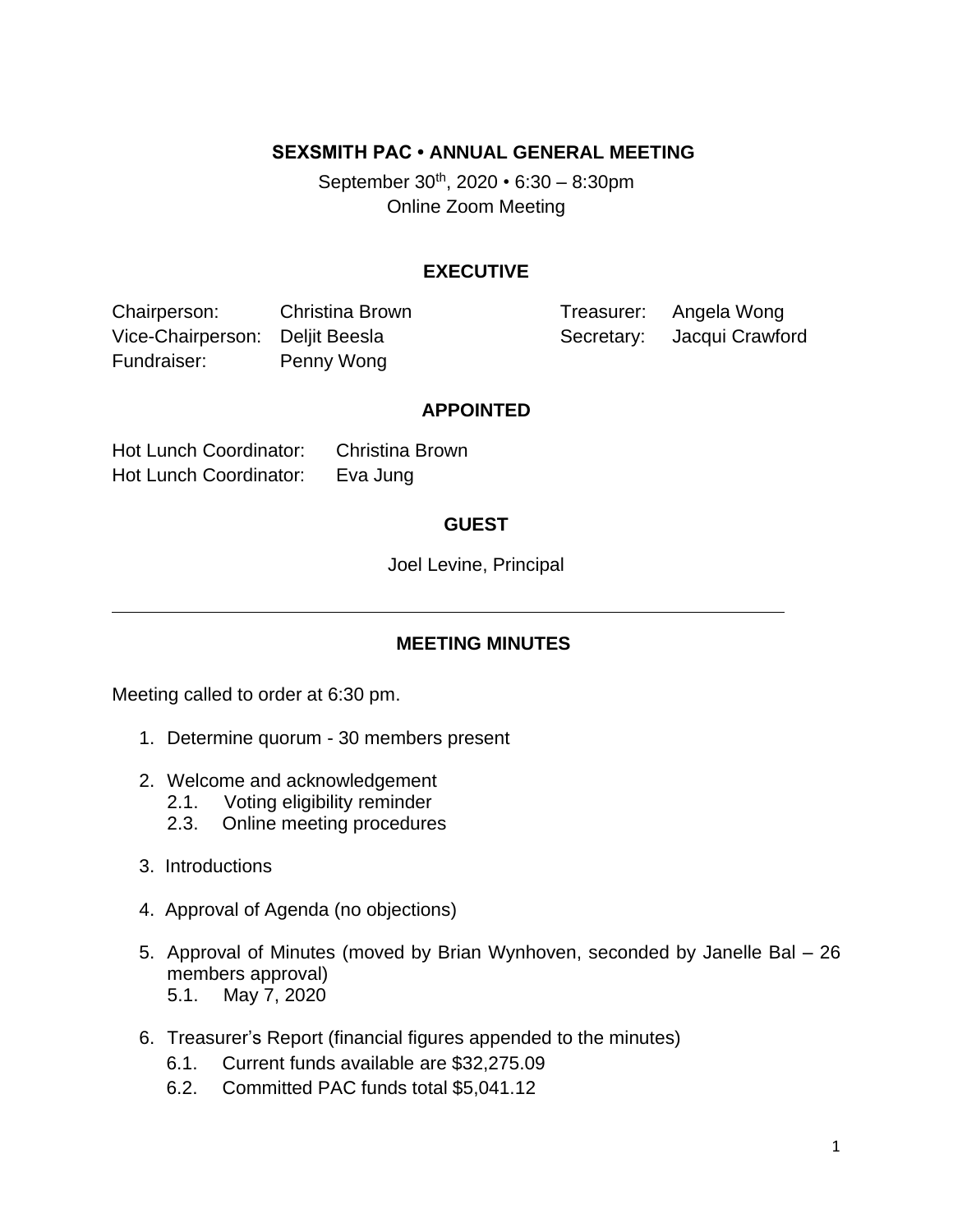- 6.2.1. Classroom funds (18 divisions), \$2,700.00
- 6.2.2. Filing fees, \$41.12
- 6.2.3. Graduation ceremony funds, \$1,700 carry forward
- 6.2.4. I-Ride, \$600 approved last year and remains unpaid
- 6.3. 2020/2021 Gaming Grant Funds PAC has applied for this.
- 6.4. 2019/2020 Gaming Grant Funds \$8,088.76 unused, 2 years left to use.
- 6.5. Restricted funds \$11,814.25 These are funds from the Hot Lunch Term 3, 2019-2020.
- 6.6. No further questions, Treasurers Report has been filed as submitted (see report at end of minutes).
- 7. The Hot Lunch Coordinator's Report
	- 14.1. We will not be operating the Hot Lunch Program from October to the end of December. At the moment, it is critical that we give students and staff the time they need to adjust to the new normal. Carefully integrating the HL program into the school's new safety protocols will require time and careful planning. We are in the process of studying the Covid-19 Safety Plan, Safe Work Instruction and Covid-19, and Public Health Guidance for K-12 School Settings.
	- 14.2. **Hot Lunch Survey:** At the end of June, a survey for the HL program was sent out to see how parents felt about the program during the pandemic. 164 people responded to the survey.

# **Results:**

- 1) Back in June there was some discussion in the media that we might see an increase in food costs. We asked parents what their sensitivity was to price increases and found that 64% of respondents were willing to accept a price increase if it was necessary. About 15% of respondents were not sure if they would have the funds to order from the HL program due to budget constraints.
- 2) The second question that we asked was whether parents would feel safe ordering from the HL program with the ongoing pandemic. Only 38% of respondents felt safe. The remaining parents felt their decision would depend on the level of community transmission at the time (56%). 6% of respondents were not comfortable ordering HL for their children. Some of these figures may have changed from June as food items are generally regarded as safe from Covid-19 now; however, it is clear that a large proportion of parents will not order from the HL program if community transmission rates climb.
- 3) In the past the HL program has used cash and cheques to collect payment for HL orders in advance. With Covid-19, we became concerned about volunteers handling cash and cheques so we asked parents how many would be able to accommodate an online payment system. The good news is approximately 84% of parents can accommodate an online payments system. 35% could accommodate cheques and only 7% could only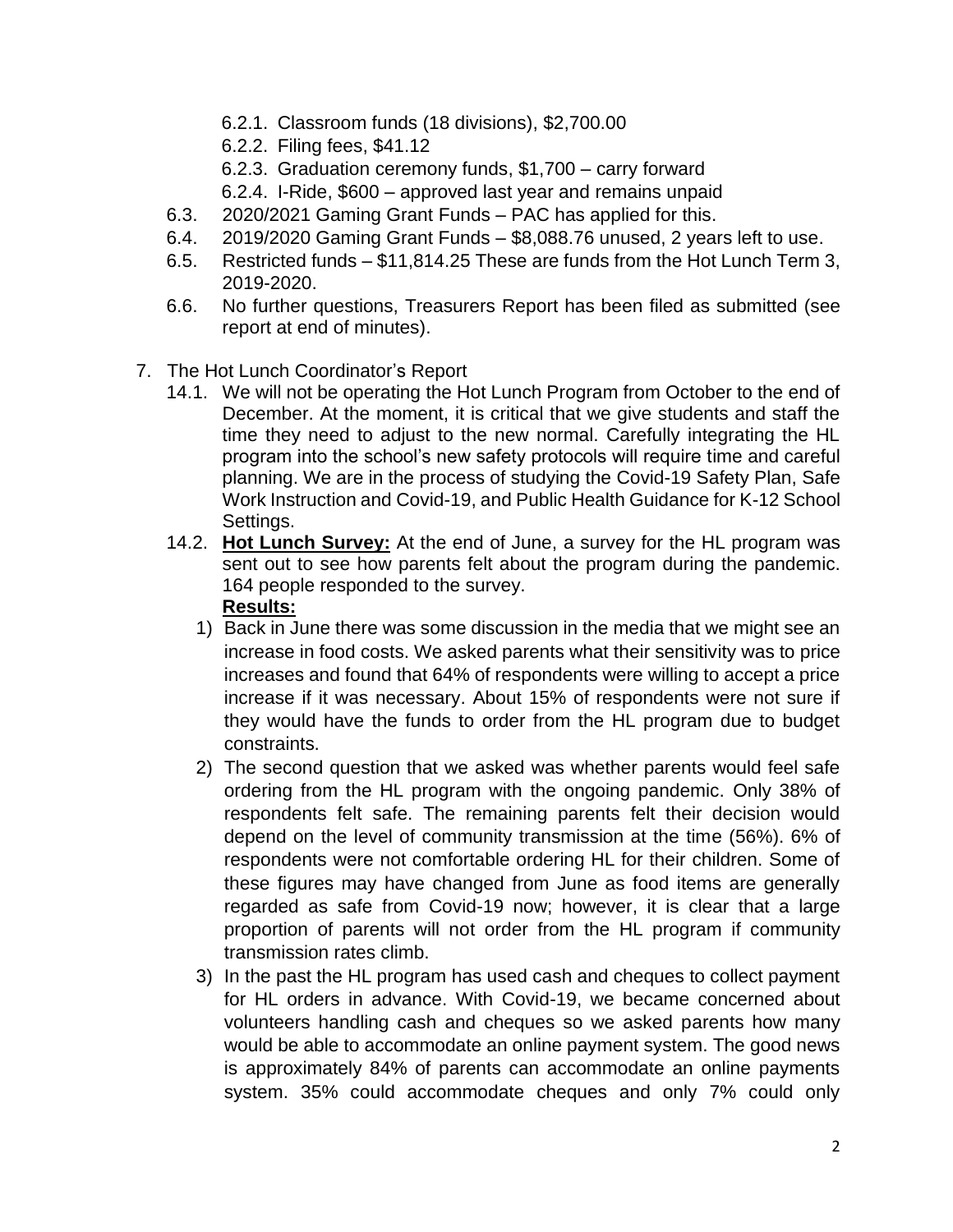accommodate cash. This gives us strong support for moving the HL programs ordering and payment system online as the majority of parents would be able to use it.

4) In March and for a couple of months thereafter we experienced rolling shortages in the stores. For the HL program we experienced some difficulties with this in the beginning of February when it was impossible for us to purchase veggie balls that we typically use in the pasta dish. We asked parents how willing they would be to accept a big substitution, a small substitution, and no substitution. The good news is that 84% of parents would be willing to accept a small substitution (such as a wrap instead of a bagel); and more than half of those would accept a large substitution (i.e., one type of meat for another); however, 12% had other concerns (allergies or dietary restrictions).

Our conclusion from the survey is that most parents would be willing to use the HL program as long as we are not experiencing a large number of cases in the school or in the community; however, the HL program may experience a drop in the number of orders as more families struggle financially. A further drop in students using the program would occur by switching from cash-based payment to online payment. The good news is that the majority of parents are supportive of minor product substitutions and a slight cost increase if it is necessary; both of which give us some flexibility to operate the program.

To address some other questions from parents from the survey:

- Many parents requested additional menu offerings. When the HL program starts up again, it will only be with the pizza to start as there are a number of checkpoints that have to be passed to get the program operating. It is not clear if we will meet the requirements to cook food in the student's lunchroom as we did in the past. We need to have further discussions with Mr. Levine on this and right now the school's priority is getting the kids back to school safely.
- We had a couple of parents comment that food portions are too small. Our food portions are deliberately smaller to accommodate kids from K to around grade 3 or 4. If our portions were much larger, these grades would waste a lot of food. Students from older grades, usually around grade 4 and up order 2 menu servings rather than just 1. When you think about it paying \$2.50 for a younger child's meal or \$5.00 for an older child's meal is still pretty reasonable.
- We recognize that the menu selection is quite limited for our HL program and that the menu choices run for about 4 to 6 weeks; but I think it's important that parents need to realize that our program is entirely volunteer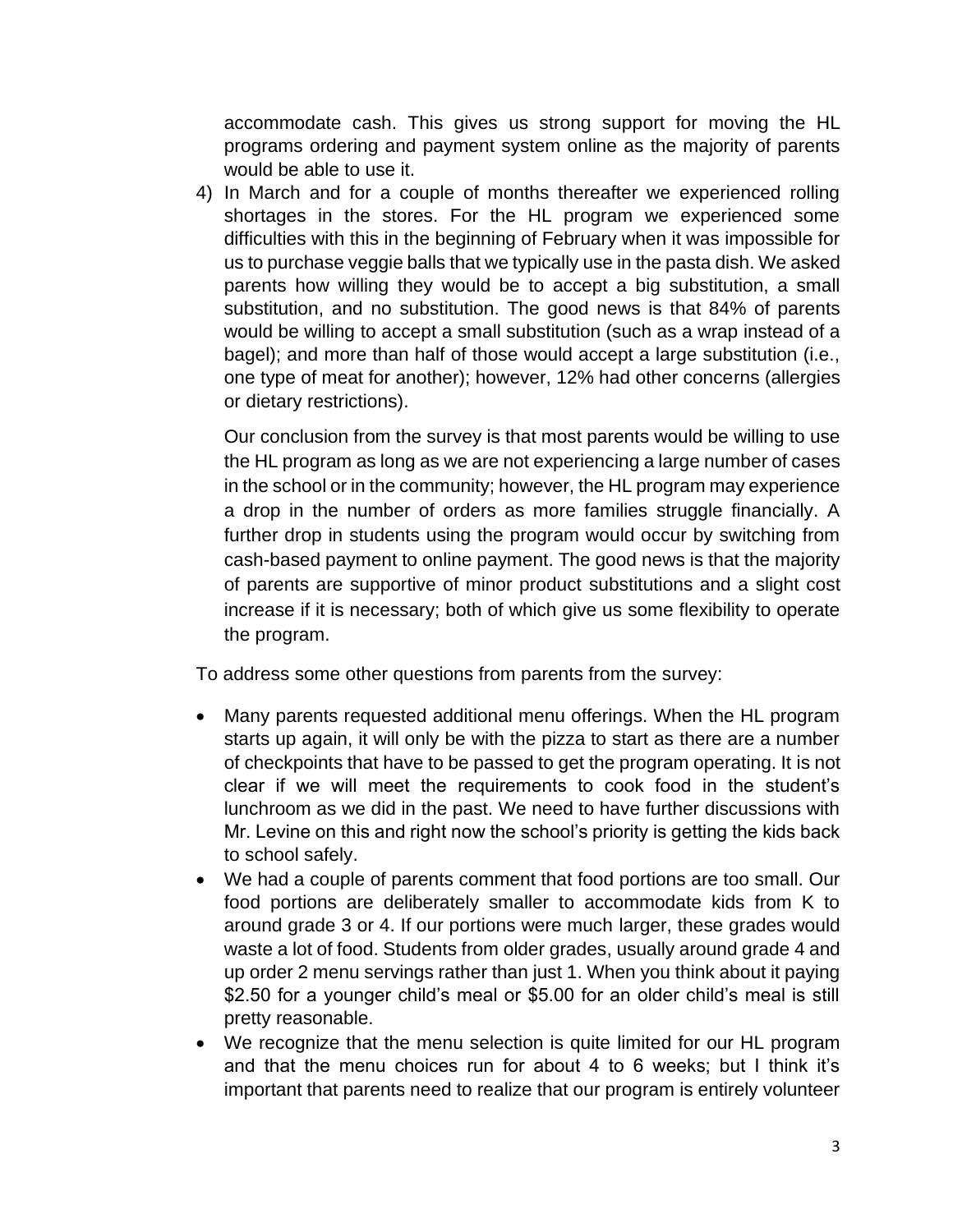run. We have a volunteer that does the shopping, volunteers that produce the tickets and tally order sheets, volunteers that prepare the meals and volunteers that serve the meals to students. Penny will discuss how much funds we raised for the school each year operating this program. If parents wish to step up and coordinate an independent 3<sup>rd</sup> party program with better menu options, they are welcome to do so; however, families should also be aware that this would mean a significant drop in the amount of funds which are raised annual for our school.

We were forced to abruptly stop HL operations in March due to the pandemic. Mr. Levine let parents know that we would be carrying forward prepaid balances for parents in his June Newsletter; however, I wished to reiterate this here as we had several questions about it on the survey as well.

Finally, just prior to the shut down, we had purchased frozen nuggets and ranch salad dressing in preparation for HL term 3. At the time we were finding it difficult to purchase these items after the shortage we experienced in January/February with meatballs. We have 26 bags of chicken nuggets set to expire in February 2021. We have 6 bags of chicken nuggets and 12 bottles of ranch salad dressing (sold in 2 packs) all set to expire in December of 2020. If we do not sell this inventory off it will not be used before its expiry dates as we do not intend to prepare meals in the school until after March 2021 (at the earliest).

Eva put forth a motion to sell the remaining products, seconded by Kam Dhillon and approved by the PAC. We expect to recover approximately \$570 of the original \$740 spend on these items, about 77%. Any remaining inventory will be donated to the school for the teachers to use.

- 14.3. No further question, Hot Lunch Report filed as presented.
- 15. Fundraiser Report
	- 15.1. Thanks to Mr. Levine for allowing our friend the unicorn to help the welcome the students come back to school on Sep 9<sup>th</sup> and 10<sup>th</sup>.
	- 15.2. Our regular fundraisers, such as the Hot Lunch Program and Chocolate sales, will not be continuing this year due to Covid-19. We raised around \$18,000 last year.
	- 15.3. Our ongoing fundraiser is Fundscrip Gift Cards. This is a year-round PAC fundraiser. By purchasing your gift cards through the PAC's Fundscrip account, every gift card you purchase, the school PAC will receive a % of the sales.

Please encourage your family and friends to support the school too!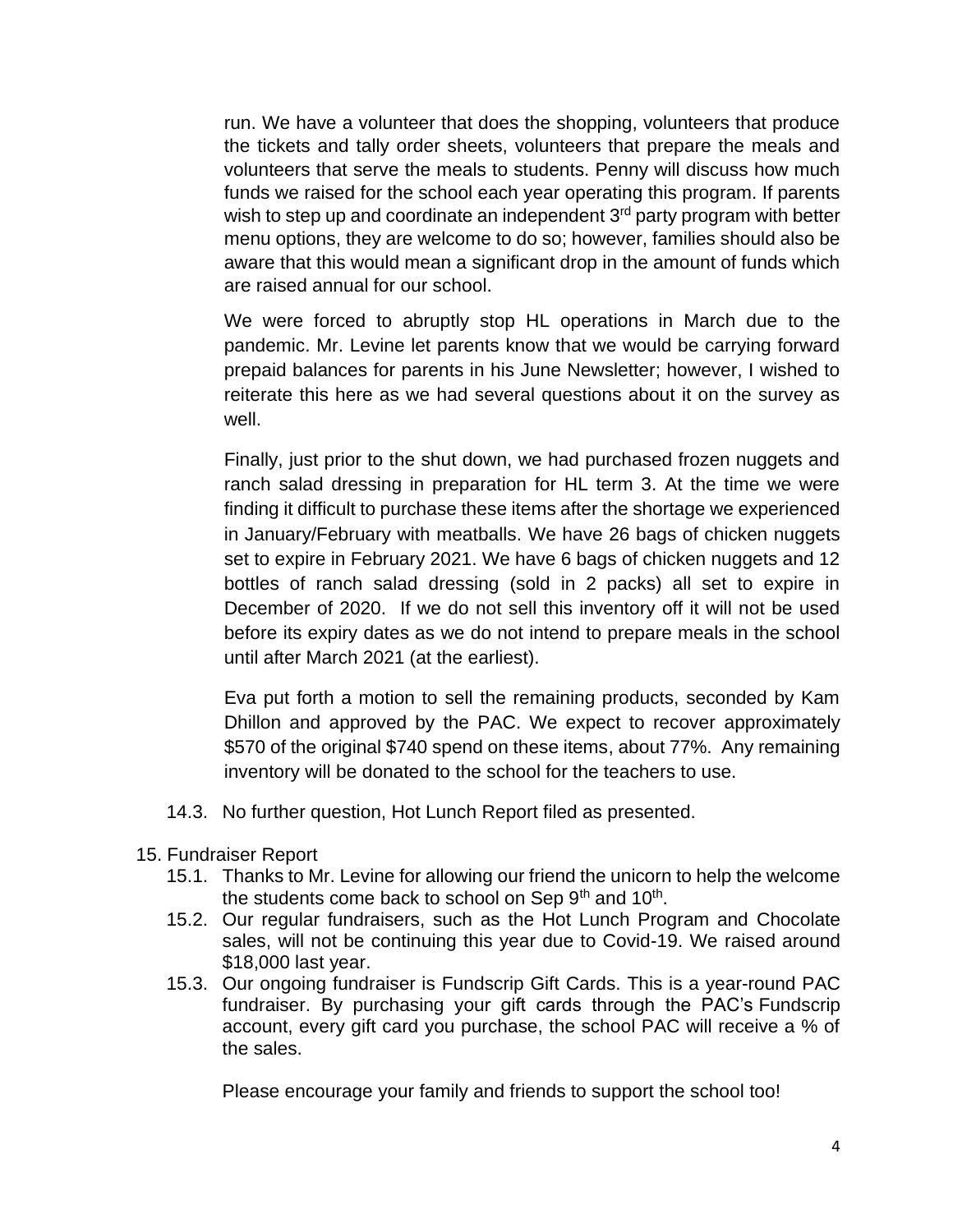The sign-up link is:<https://www.fundscrip.com/Sign-Up.aspx?IID=2CBHHR>

- 15.4. Thanks to Mr. Levine's and parents for suggestions for future fundraising ideas, such as Art Cards for Kids, Mabel's Labels, Small Logo fabric masks and One Stop Fundraising.
- 15.5. Proposal for a new fundraising idea; personalised face mask lanyards. These would be safety lanyards with a breakaway clip, and they would be made by Sexsmith Volunteers. Payment of \$8 per lanyard will be through the online school payment system. The motion was put forth by Penny and seconded by Janelle. If 100 lanyards are sold, \$800 would be raised, materials costs are \$240, so there would be a profit of \$560. If 200 lanyards are sold, profits would be \$1,200 and if 300 are sold, which is our goal, profits would be around \$1,750. A motion was put forth to approve the cost of 100 lanyards at \$240 and if the fundraiser goes well, we will give Penny conditional approval to move onto 200 lanyards at a cost of \$552. The motion was voted on and the over 50% of the PAC agreed and the motion was passed.
- 16. Other Business
	- 16.1. We paid the \$500 scholarship to Churchill and they gratefully acknowledged the receipt of that money.
- 17. New Business
	- 17.1. Deljit, the Vice PAC Chair and manager of the volunteer database, shared information about parents and caregivers volunteering for PAC organised events and fundraisers. If you are registered in the volunteer database, you will periodically receive emails about upcoming events. This is a good way to get involved with the school and give back. This year will look different, there will be fewer opportunities for events and fundraising, however, we are always looking for volunteers. If you are interested in joining the email list then email Deljit at [sexsmithvolunteers@gmail.com](mailto:sexsmithvolunteers@gmail.com)

# 17.2 New PAC Event and Fundraising Procedures

In order to help ensure the PAC is following the VSB (and Provincial Health Officers) guidelines for covid-19, the following procedures will be implemented:

1.) All PAC Executive and appointed Senior Managers (Eva) will confirm that they have read and understand the VSB's "Covid-19 Safety Plan, Safe Work Instruction and Protocols" as well as the BC Ministry of Health/BC CDC document "Covid-19 Public Health Guidance for K-12 School setting".

2.) All PAC event and fundraising organizers will need to read the VSB's "Covid-19 Safety Plan, Safe Work Instruction and Protocols" as well as the BC Ministry of Health/BC CDC document "Covid-19 Public Health Guidance for K-12 School setting".

3.) All PAC event and fundraising organizers will need to put together a highlevel plan describing how the event will take place and the safety protocols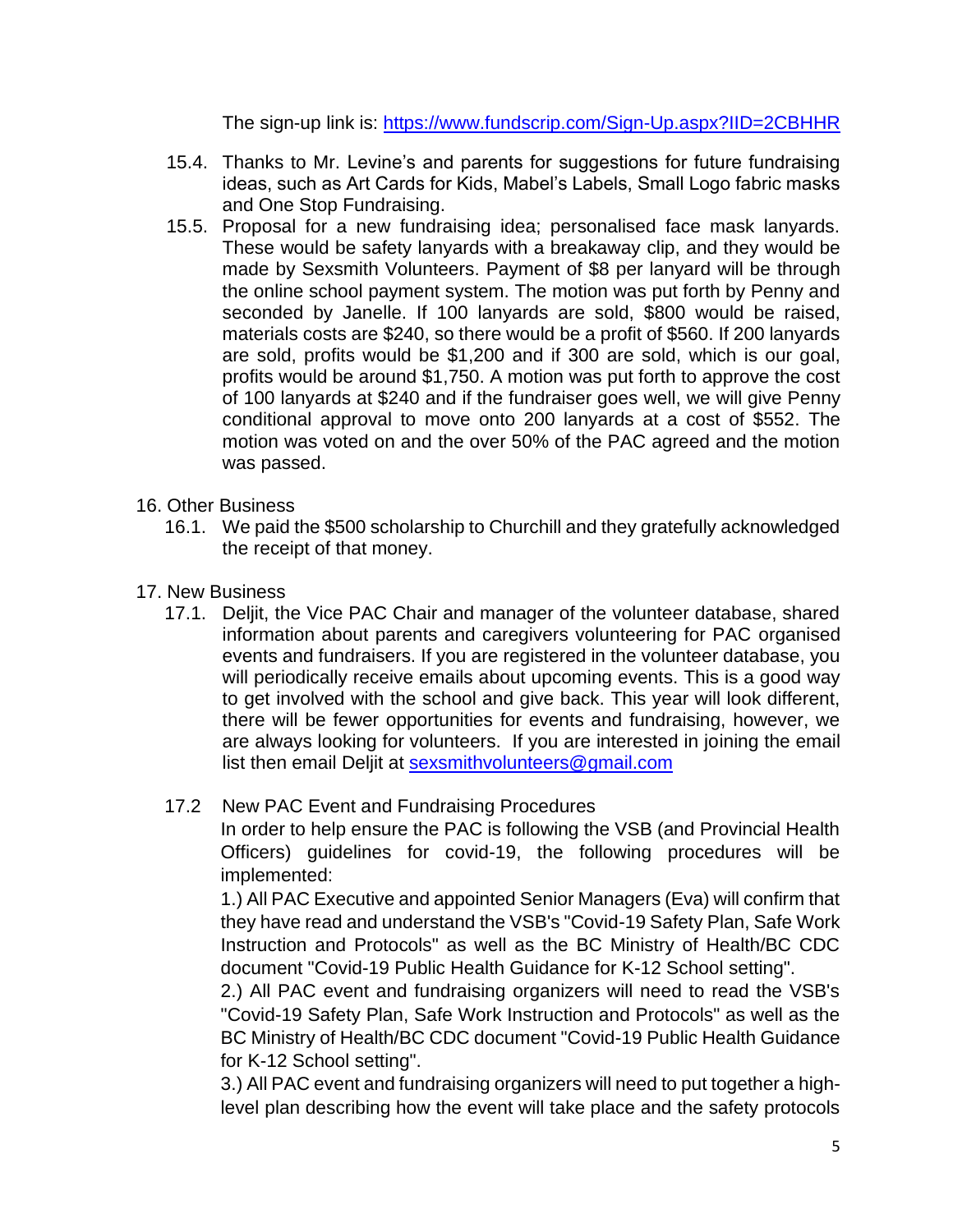for Covid-19. This plan must be forwarded to PAC Executives for review first (to determine feasibility), and then submitted to Joel for review and approval.

- 17.3. I realize these procedures are a big departure from the traditional way we do things; however, in order to protect the staff, students and volunteers of Sexsmith we need to make sure that the PAC is aware of and following the VSB (and Provincial Health Officers) guidelines. In the past many of our events ran like clockwork so it was a simple matter to present them to the PAC and everyone pretty much understood what they would and would not entail. This year, many of the events and fundraisers we had in the past will need to be significantly overhauled and will look completely different from past events. For this reason, we need to prepare a well thought out event plan and submit it to Joel for review
- 17.4 Funding Requests from Penny

Last year it was difficult to purchase 450 candy canes close to Christmas and 450 chocolate coins close for Chinese New Year. Penny put forth a motion for \$500 to purchase candy canes and prizes for Christmas and chocolate coins for Chinese NY in advance. Janelle seconded the motion and the PAC voted over 50% and the motion was passed.

- 17.5 Funding Requests from Mr. Levine
	- 17.5.1 Mr. Levine put forth a motion to request \$3,000, \$150/division and there are 18 divisions, plus \$300 for the resource teachers. Motion was seconded by Pam and the PAC voted more that 50% in favour, the motion passed.
	- 17.5.2 Mr. Levine put forth a motion to request \$1000 towards Diwali Celebrations. Motion was seconded by Pandora and the PAC voted more that 50% in favour, the motion passed.
- 17.6 Black Lives Matter Discussion
	- 17.6.1 In a study out of Yale, published on September 28, 2016, researchers found that preschool educators who participated in the study tended to assume and expect more challenging behaviours from black boys than from other children.
	- 17.6.2 The study was executed in two parts. One-hundred and thirty-two children  $-$  a black boy, a black girl, a white boy and a white girl  $$ and told to watch for potentially problematic behaviour. No problematic behaviour was shown in the clips, but researchers quantified participants' time spent looking at each of the four children by using sophisticated eye-tracking technology. They found that on average teachers spent significantly more time watching black boys than other children.
	- 17.6.3 In the second phase of the experiment, participants were randomly split into eight groups to measure how three variables – race,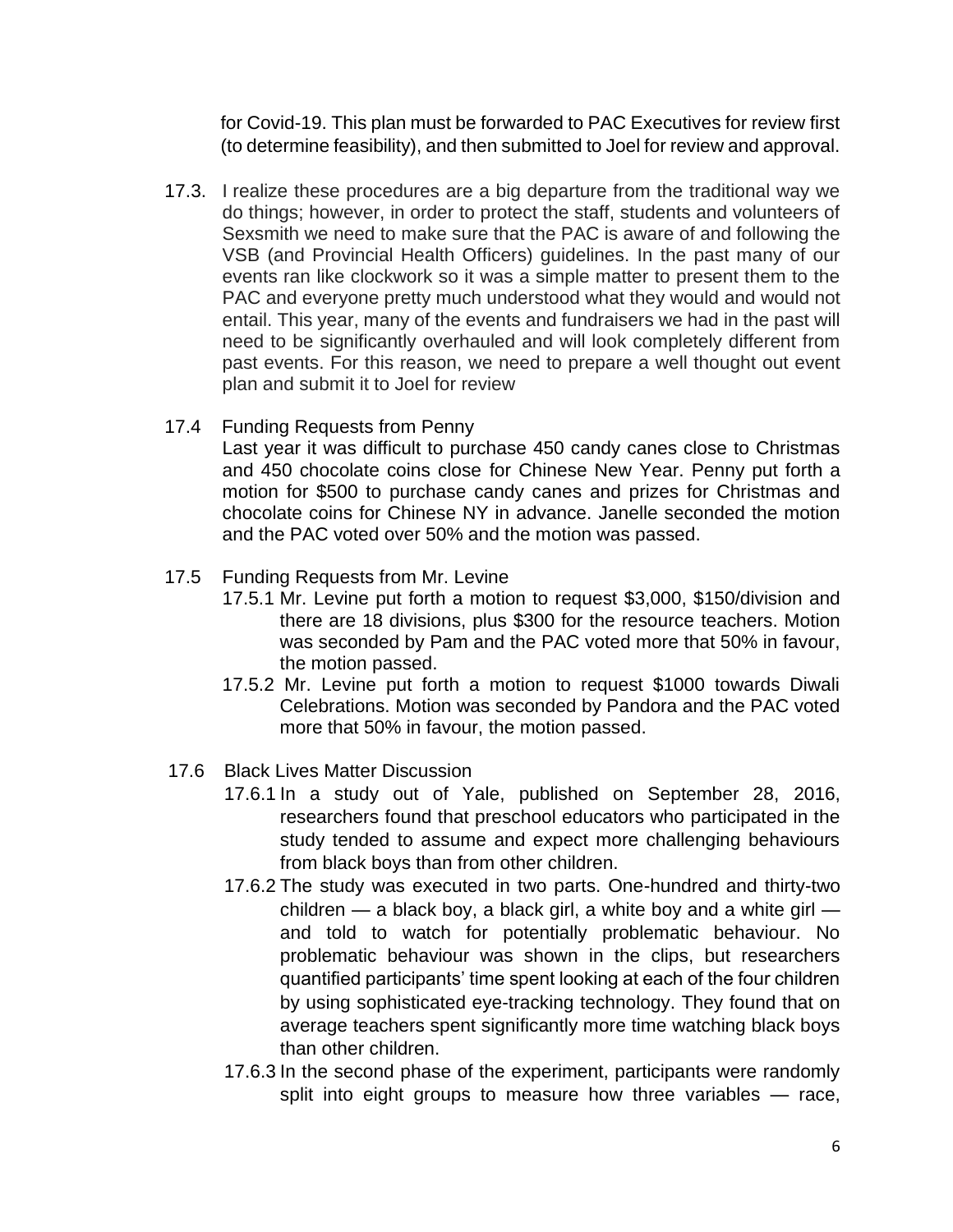gender and knowledge of home situation — might affect an educator's propensity to recommend a child for suspension or expulsion. Researchers gave the educators a fictitious vignette of a problematic student, changing the names in each group to stereotypically black or white and female or male names -DeShawn, Jake, Latoya and Emily. Half of the participants were also read a short paragraph about this fictitious child's problematic home life to see if the educators' evaluations of the situation would differ from those of their peers who did not receive the background information.

- 17.6.4 Teachers who identified as the same race as the given child were found to be more sympathetic when given the background information. However, the opposite was found to be true in the case of teachers who did not identify as the same race as the child.
- 17.6.4 When you look at the results of this study, it's clear that Systemic Racism plays a role in our educational systems and it was interesting to note that both Black preschool educators and White preschool educators were watching the Black boy for problematic behaviours (when none were present). Researchers were conducting this study as they observed that Black preschoolers were 3.6 times as likely to receive one or more suspensions from preschool relative to White preschoolers. This is particularly concerning because Black children make up only 19% of preschool enrolments; but comprise 47% of preschoolers suspended one or more times. Boys are three times as likely as girls to be suspended one or more times. After reading the study, I wondered what we would find if this study was extended to other ethnic groups?
- 17.6.5 A lot of different terms have been floated out there in the media, when we talk about systemic racism, it refers to the ways that white supremacy (that is, the belief that white people are superior to people of other races) is reflected and upheld in the systems in our society. It looks at larger, structural, and institutional operations rather than individual biases and behaviours.
- 17.6.6 Mr. Levine shared that VSB and Sexsmith are taking this seriously. We have always used diversity, respect, caring and understanding of others as the foundation of what we do every day. However, there are subtle ways that racism can filter into everybody's' thinking. VSB helps to address racism and systemic racism in the school system and The Code of Conduct is being slightly modified to include a statement about it.
- 17.6.7 The discussion can continue in future meetings.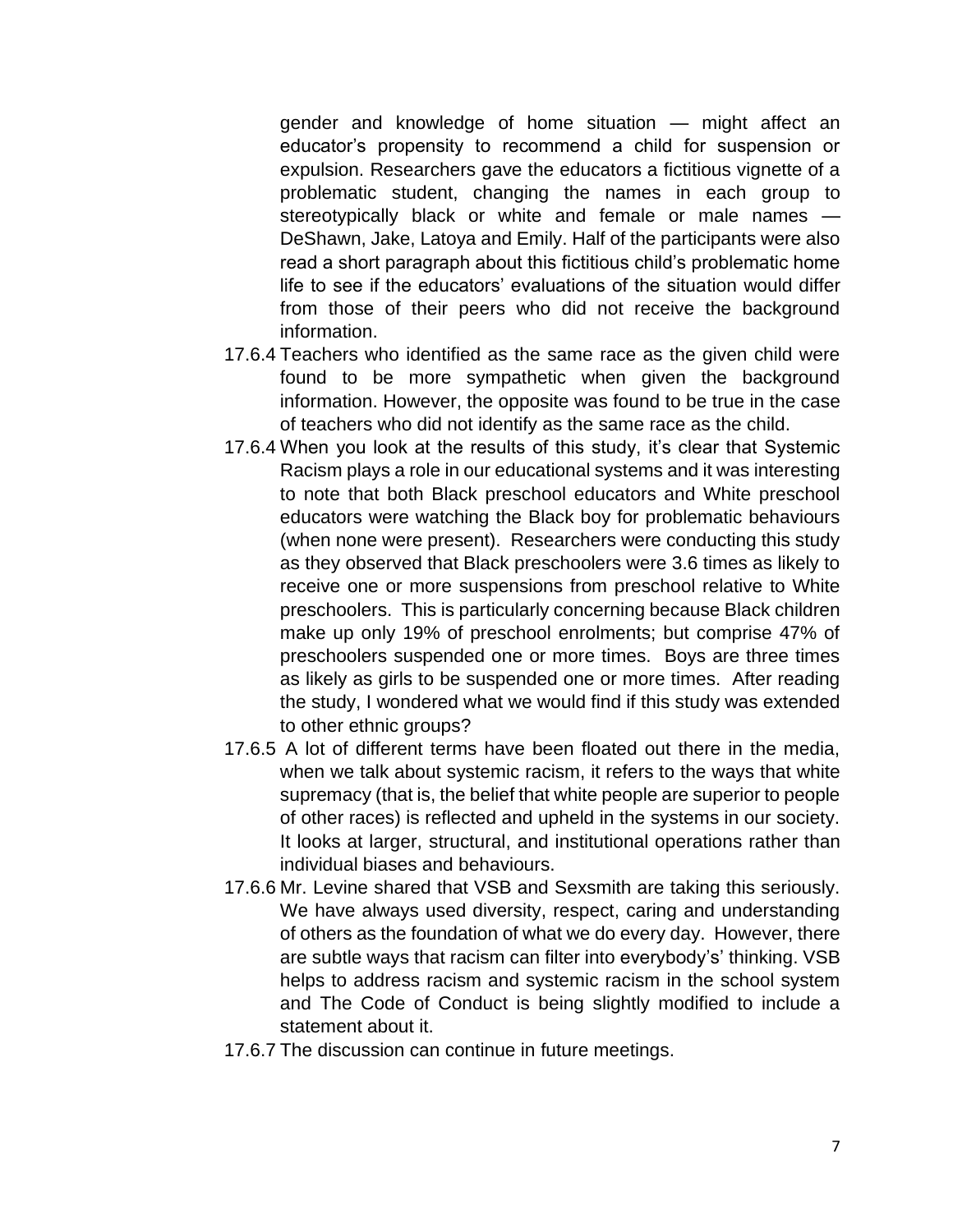- 18. Guest Joel Levine, Principals Report
	- 114 kids learning from home currently and 300 in class. 414 students are enrolled in the school.
	- Our librarian Sarah Grieg resigned, so we have a new librarian, Ms. Aujla.
	- It is encouraging that many kids are coming to school wearing masks, Grades 6-7 and adults need to wear it, however, many K-5 kids are wearing them. We are focussing on lots of reminders for younger kids and to maximise physical distance and minimize physical contact.
	- The basis of our safety is based on everybody doing a safety health check and kids not coming to school if they are sick.
	- Tomorrow I will send an email to the kids that are learning from home, October  $13<sup>th</sup>$  is the first opportunity to come back to school. Once we know who is coming, we will start a health and safety orientation. Students at home are being supported mainly by resource teachers, some teachers have a screen in the classroom, so the kids at home can join in the lessons through Microsoft Teams. We have also been given a teacher one day a week to help with this process, starting now until Christmas. In addition, the librarian has collaborative time to work with teachers, she can support the kids at home as well. At home kids have been invited to join outdoor activities, such as the Terry Fox run.
	- School performances will not be the same this year, we are working on ideas of getting performers in, such as a drumming workshop, each class can participate in a workshop. Another idea was a storyteller to work with small groups of classes together.
	- Heart and Mind surveys will be sent out to parents.
	- It has been a very stressful month. We are very concerned about health and safety for everyone and making sure everyone is okay. We are following the guidelines and hoping for the best. It is inevitable that kids and families will be sick.
	- Questions for Mr. Levine;
		- o Why does Sexsmith not have staggered times for start and end of school, recess, and lunch? *At Sexsmith, we are using every exterior door for the students, so there is no crowding at entry and exit points. We have a 4-acre property, we have primaries and intermediates separated at recess and lunch. And the area that the kids can go in have been extended. If this ends up not working, we will consider other options. For late students, the doors are open until 09:30am. After 09:30am, the door near the gym/office area in the staff parking lot is open.*
		- o There are concerns about kids in the grassy fields, as there have been needles found around that area, how can we make sure that the area is safe? *Mr. Levine contacted the grounds department, and they are checking this area frequently and determining if Sexsmith will be part of their regular route schedule of school grounds that need to be checked.*